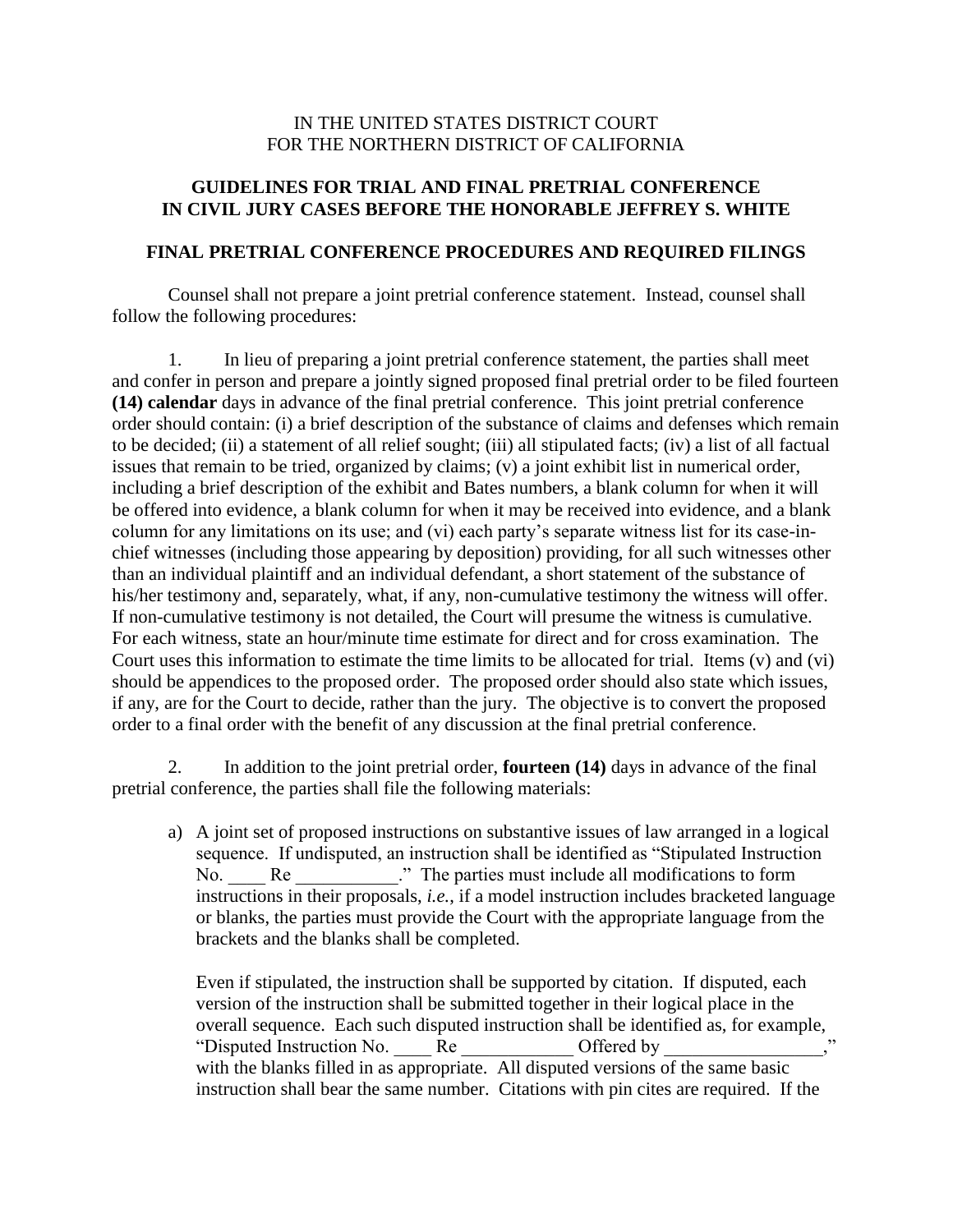parties modify a form instruction, they must clearly identify, in both or italics, those modifications. Any modifications to a form instruction must be clearly identified, *i.e.* in bold or italics. If a party does not have a counter version and simply contends that no such instruction in any version should be given, then that party should so state (and explain why in the separate memoranda required by paragraph 2(b) on a separate page inserted in lieu of an alternate version.

With respect to form preliminary instructions, general instructions, or concluding instructions, please simply cite to the numbers of the requested instructions in the current edition of the *Ninth Circuit Manual of Model Jury Instructions (Civil)*. Other than citing the numbers, the parties shall not include preliminary, general or concluding instructions in the packet, **but they shall include the full text of these instructions on the CD-ROM required by this Order**. Again, if the form instructions contain bracketed language or blanks, the parties should provide the Court with the appropriate language from the brackets and all blanks should be completed.

- b) The parties are encouraged to keep disputed instructions to a minimum. To the extent they are unable to resolve their disputes, the Court requires complete briefing on disputed instructions. Thus, a party supporting an instruction must submit a separate memorandum of law in support of its disputed instructions, organized by instruction number. Counsel shall quote exact, controlling passages from the authorities. The party opposing a given instruction, or instructions, must include a responsive brief to the supporting party's memorandum, organized by instruction number and also shall quote exact, controlling passages from the authorities.
- c) A simplified statement of the case to be read to the jury during voir dire and as part of the proposed jury instructions. Unless the case is extremely complex, this statement should not exceed one page.
- d) A joint set of proposed voir dire questions supplemented as necessary by separate requests for good cause only. (Keep these to a minimum, please.)
- e) A trial brief not to exceed **ten (10)** pages on any controlling issues of law.
- f) Excerpts of any deposition designations that are to be used in a parties' case-in-chief as to which there are objections. The parties should include with these excerpts the basis for the objection and the response thereto. If the parties do not have objections to deposition designations, they should follow the procedures set forth in Paragraph 29.
- g) Excerpts of responses to interrogatories and requests for admissions that are to be used in a party's case-in-chief as to which there are objections. The parties should include with these excerpts the basis for the objection and the response thereto. If the parties do not have objections to responses to interrogatories or requests for admissions, they should follow the procedures set forth in Paragraph 30.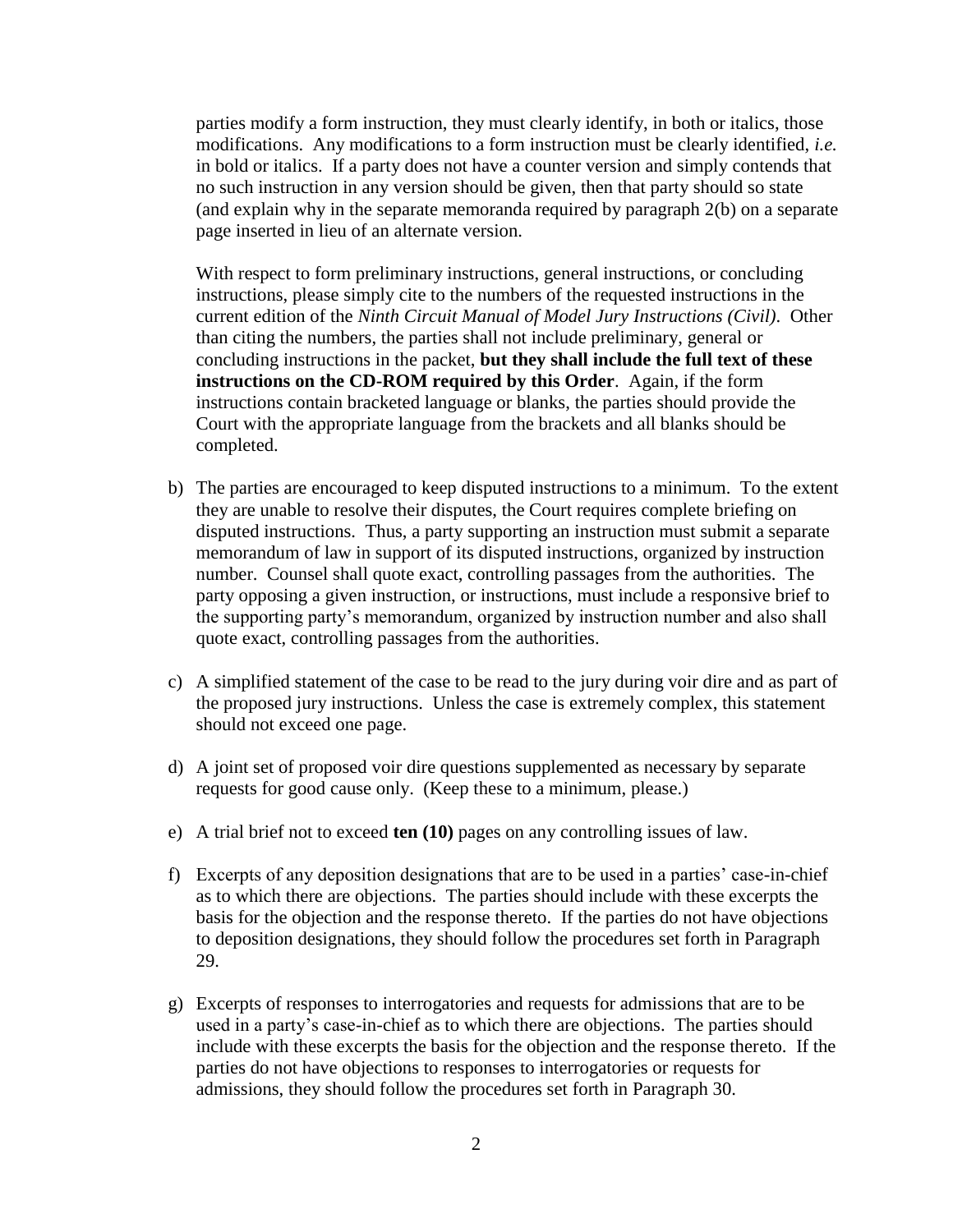h) A list of objections to each exhibit, in tabular form. The first column should describe the exhibit, the second column should set briefly set forth the basis of the objection, the third column should set forth a brief response thereto, and the fourth column should provide a space for the Court's ruling.

The parties shall meet and confer, in person, in an attempt to resolve objections to the exhibits before this list is filed with the Court, to consider exhibit numbers, and to eliminate duplicate exhibits and confusion over the precise exhibit. Unless there is a genuine issue as to the authenticity of exhibits, a party that has produced documents should not object to the other party offering those documents as exhibits on the basis of authenticity or the best evidence rule. Finally, the Court normally will not entertain routine objections to exhibits on the basis of a lack of foundation.

If there are exhibits to which the parties' object, the parties shall submit to chambers, but not file, a joint binder that contains the disputed exhibits and the list of objections.

i) Any motions *in limine*, as to which the parties should follow the following procedure:

The motions *in limine* and all oppositions thereto must be filed no later than **fourteen (14)** calendar days prior to the Final Pretrial Conference, and shall be submitted to the Court collated and in a binder, as set forth below. In order to ensure that motions *in limine* and oppositions are timely filed, at least **thirty (30)** calendar days before the Final Pretrial Conference, the moving party shall serve, but not file, the opening brief and at least **twenty (20)** calendar days before the Final Pretrial Conference, the responding party shall serve, but not file, the opposition. The Court does not permit reply briefs. Each motion should be presented in a separate memo and properly identified, for example, "Plaintiff's Motion in Limine No. 1 to Exclude . . . ."

Please limit motions *in limine* to circumstances that require an advance ruling. No more than five motions per side will be allowed. If a party seeks to file more than five motions *in limine*, **they must file an administrative motion at least fourteen (14) days before the motions** *in limine* **are due to served on opposing counsel demonstrating extraordinarily good cause for allowing the excess motions**. The administrative motion should summarize the subject matter of each proposed additional motion in limine.

Each motion *in limine* should address a single, separate topic, and contain no more than seven pages of briefing per side. Leave of Court will be required to exceed the page limitations. A joint binder containing all motions *in limine* should be submitted to the Clerk's office in an envelope clearly marked with the case number and "JSW chambers copy."

j) If the parties intend to use special verdict forms, they should meet and confer in an effort to submit a joint proposed special verdict form. If the parties cannot agree on a proposed special verdict form, they may submit separate proposals.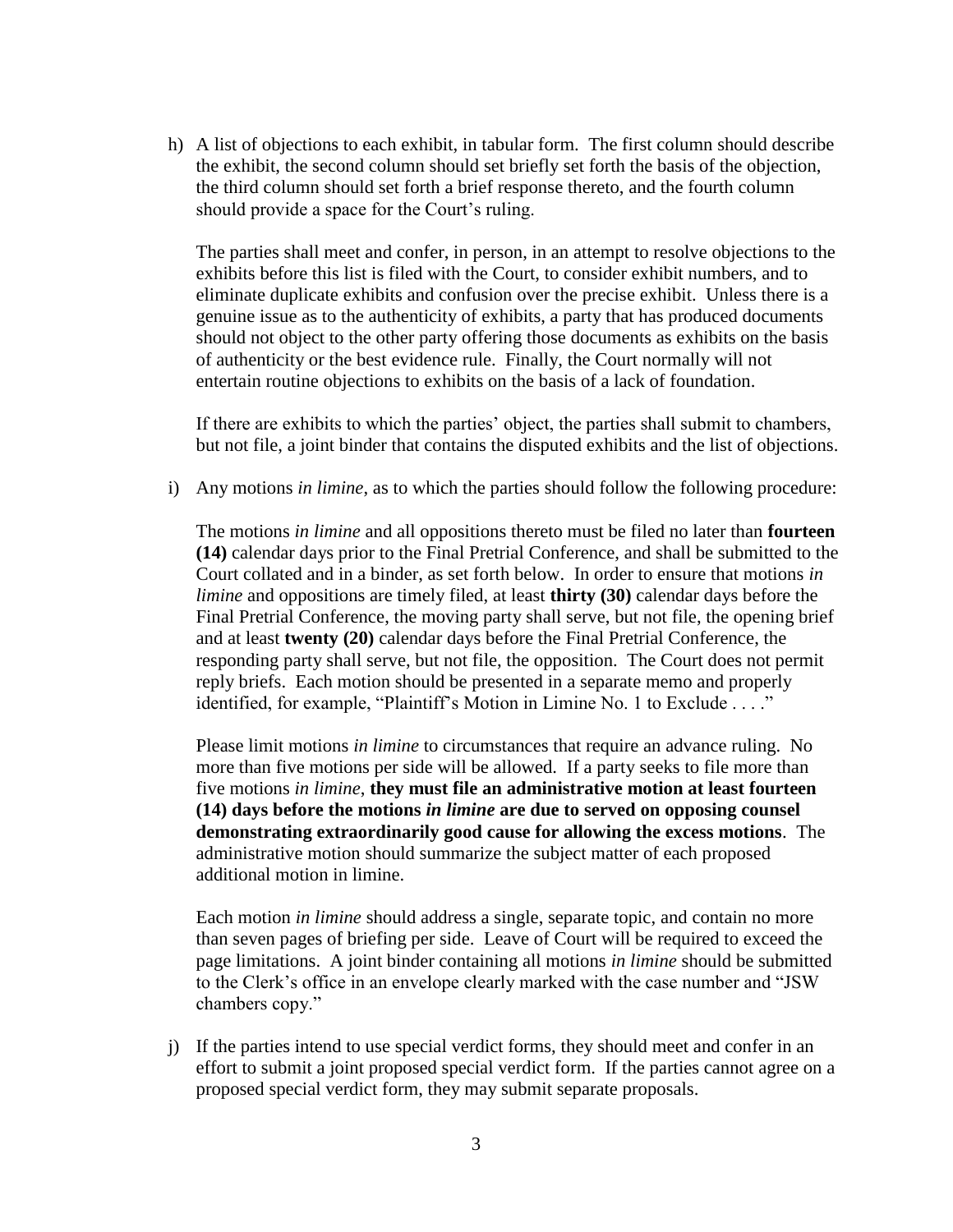3. The joint proposed final pretrial order, the jury instructions, proposed voir dire, the statement of the case required by Paragraph 2(c) of this Order, objections to exhibits required by Paragraph 2(h) of this Order, and any proposed special verdict forms, shall be submitted to chambers in either WordPerfect 10.0 or Microsoft Word format on a CD-ROM, as well as in hard copies. All hard-copy submissions should be submitted in a binder to the Clerk's office in an envelope clearly marked with the case number and "JSW chambers copies."

4. At the final pretrial conference, the above submissions shall be considered and, if necessary, the Court shall hear oral argument.

## **PRETRIAL ARRANGEMENTS**

5. Should a daily transcript and/or real-time reporting be desired, the parties shall make arrangements with Odile Hansen, at 510-637-3534 or [Odile\\_Hansen@cand.uscourts.gov,](mailto:Odile_Hansen@cand.uscourts.gov) at least **fourteen (14)** calendar days prior to the trial date.

6. During trial, counsel may wish to use the technology available in the Courtroom. If that is the case, the parties shall refer to the Court's Website regarding Courtroom Technology at: [https://cand.uscourts.gov/courtroomtech.](https://cand.uscourts.gov/courtroomtech) If the parties prefer to use the Court's equipment rather than their own, they shall contact the Court's Courtroom Deputy to coordinate.

If the parties intend to use their own equipment, or intend to use equipment in addition to the equipment available through the Court, it should be shared by all counsel to the maximum extent possible. In addition, the United States Marshal requires a court order to allow equipment into the courthouse. For electronic equipment, parties should be prepared to maintain the equipment or have a technician available at all times. The Court will not grant continuances due to equipment failure. The parties shall be prepared to disassemble and store all equipment in the courtroom at the end of each court day.

#### **SCHEDULING**

7. Trial normally will be conducted from 8:00 a.m. to 1:30 p.m. Mondays, Wednesdays, and Thursdays, and from 8:00 a.m. to 12:30 p.m. on Tuesdays, with two fifteenminute breaks. The Court will not hold trial on federal holidays. Counsel must arrive by 7:45 a.m. The jury will be called at 8:00 a.m. If there are issues that must be addressed outside the presence of the jury, the Court shall address those issues at 1:30 p.m. or immediately following the close of testimony for the day. This schedule may be modified at the discretion of the Court.

Subject to the Court's availability, the jury shall be chosen the Wednesday preceding the first day of trial at 8:00 a.m.

#### **THE JURY**

8. The Court will usually conduct the voir dire.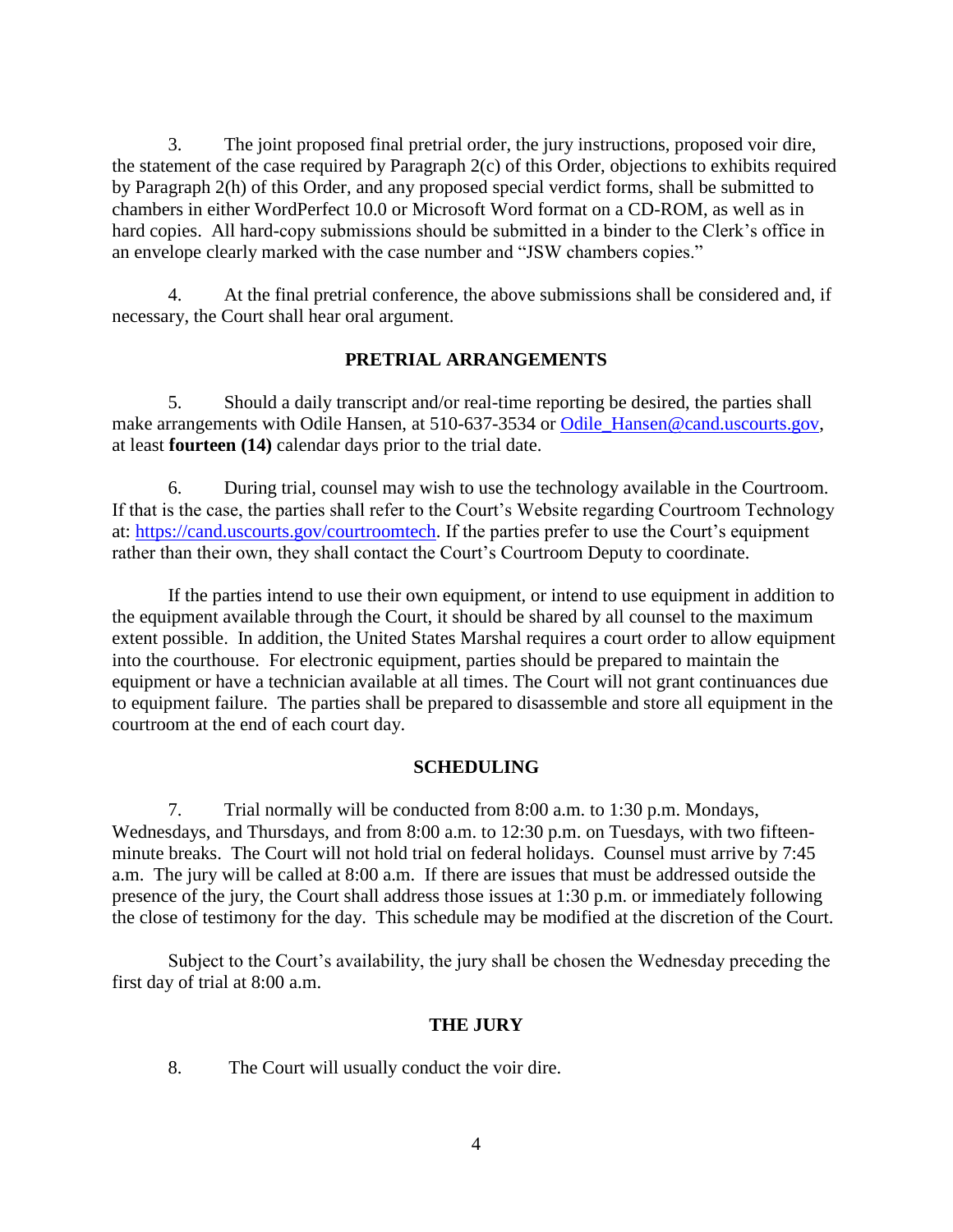9. In civil cases, there are no alternate jurors and the jury is selected as follows: The jurors will be given consecutive numbers and shall be seated by juror number. Jurors 1 through 18 are seated in the jury box. The remaining venire will be seated in the public benches. Hardship excuses will usually be considered at this point. The Court will then ask questions to the entire venire. The lawyers, at a side bar conference, will then advise if there are follow-up questions. For good cause, counsel may also ask questions of jurors at side bar. Challenges for cause will then be addressed.

After a short recess, each side may exercise its allotment of peremptory challenges. Challenges must be made simultaneously in writing by each side (without knowing how the other side is exercising its challenges). The parties will write down the names and numbers of the candidates to be stricken. The eight (or other such size as will constitute the jury) jurors that survive the challenge process with the lowest numbers become the final jury. For example, if the plaintiff strikes jurors 1, 5 and 7 and the defendant strikes jurors 2, 4 and 9, then jurors 3, 6, 8, 10, 11, 12, 13 and 14 become the final jury. If both sides strike one or more of the same jurors, then the eight unstruck jurors with the lowest numbers will be seated. If more than eight jurors (or fewer) are to be seated, then the starting number will be adjusted. So too if more than a total of six peremptories is allowed. Once the jury selection is completed, the jurors' names will be read again and they will be seated in the jury box and sworn. The Court may alter this procedure in its discretion.

10. Jurors may take notes. Note pads will be distributed at the beginning of each trial. The note pads will be collected at the end of each day. Jurors will be instructed on the use of notes both in the preliminary and final jury instructions.

11. With the consent of the parties, the Court may permit the jurors to discuss the case during the trial. *See* Ninth Circuit Model Civil Jury Instructions 1.12, Comment and 1.15.

## **GENERAL DECORUM**

12. A trial is a rational and civilized inquiry to seek a just result. Counsel are expected to conduct themselves with dignity and decorum at all times. Disruptive tactics or appeals to prejudice are not acceptable.

13. Colloquy between counsel on the record is not permitted. All remarks are to be addressed to the Court.

14. Vigorous advocacy does not preclude courtesy to opposing counsel and witnesses and respect for the Court. Addressing witnesses or parties by first names or the Court by "Judge" or "Sir" on the record is not appropriate.

15. Counsel shall not engage in activity at counsel table or move about the courtroom while opposing counsel is arguing or questioning witnesses, or in other ways cause distraction. Neither counsel nor client should indicate approval, disapproval or otherwise react to any testimony or argument.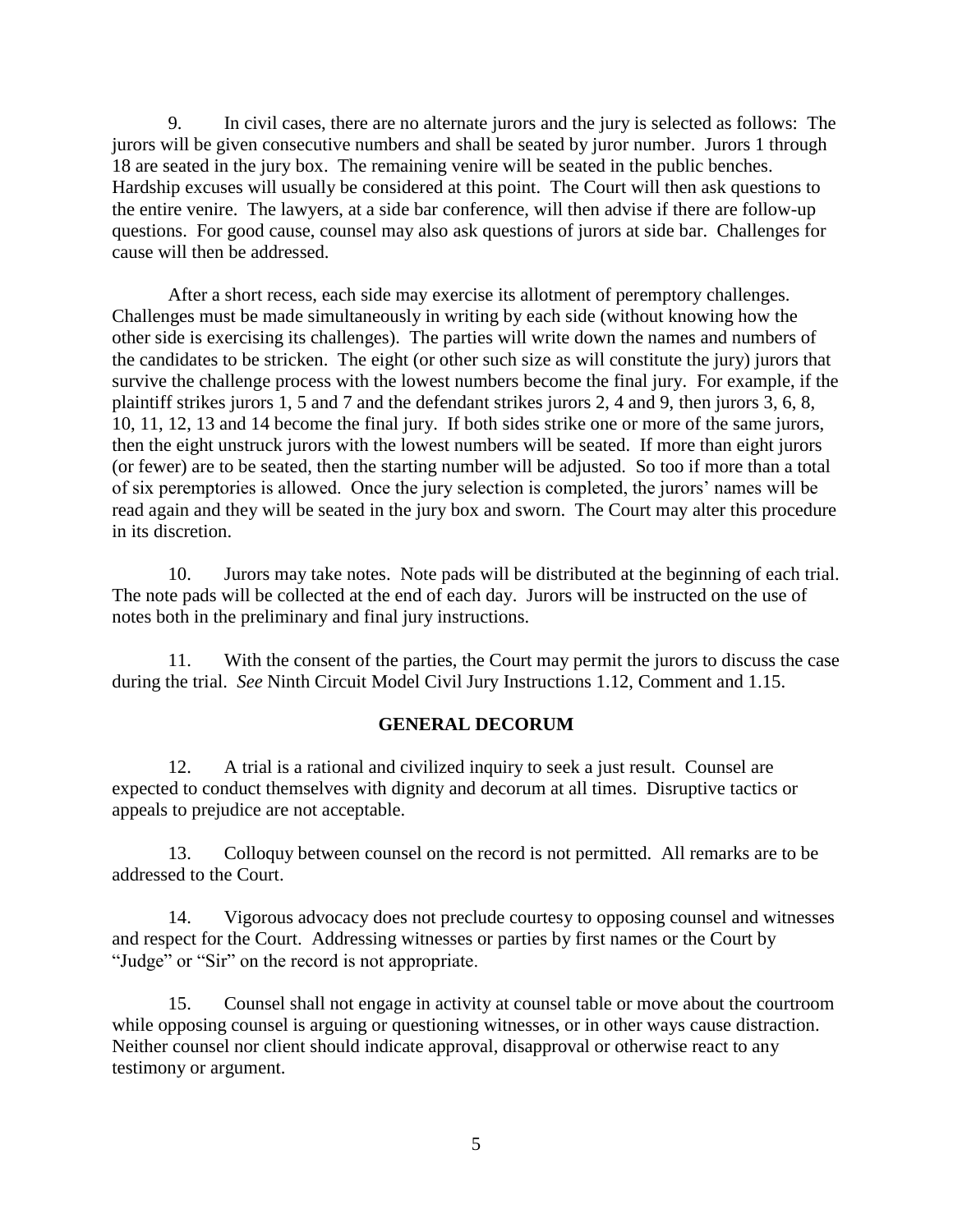#### **OPENING STATEMENTS**

16. Each side will have a predetermined time limit for its opening statement. Counsel must cooperate and meet and confer to exchange any visuals, graphics or exhibits to be used in the opening statements, allowing for time to work out objections and any reasonable revisions. Opening statements should be limited to an objective summary of what counsel expects the evidence to show; no argument or discussion of the law is permissible.

## **WITNESSES**

17. At the close of each trial day, all counsel shall exchange a list of witnesses for the next two full court days and the exhibits that will be used during direct examination (other than for impeachment of an adverse witness). Within 24 hours of such notice, all other counsel shall provide any objections to such exhibits and shall provide a list of all exhibits to be used with the same witness on cross-examination (other than for impeachment). The first notice shall be exchanged prior to the first day of trial. All such notice should be provided in writing.

18. It is the Court's preference that where the parties identify the same witness, the parties should call that witness once during the trial, unless either party can show that they would be prejudiced by this procedure. When the Court follows this procedure, the Court allows a defendant to reserve the right to move for judgment as a matter of law, and the Court will only consider evidence presented by the plaintiff as part of the plaintiff's case-in-chief when evaluating that motion.

19. The parties shall have all upcoming witnesses on the same day available in the courthouse and ready to testify. Failure to have the next witness ready or to be prepared to proceed with the evidence may be deemed to constitute resting. If counsel plans to read in a transcript of a deposition, counsel must have a deposition prepared and vetted beforehand to read into the record.

20. A witness or exhibit not listed in the joint pretrial order may not be used without good cause. This rule does not apply to true rebuttal witnesses (other than rebuttal experts who must be listed). Defense witnesses are considered case-in-chief witnesses, not "rebuttal" witnesses.

21. When there are multiple parties, counsel are responsible for coordination of cross-examination to avoid duplication. If there are multiple parties on a side, counsel for only one party may cover a subject matter; reiteration of the examination, whether direct or cross, will not be permitted.

22. Counsel shall stand at or near the podium to ask questions, straying only to point out material on charts or overheads. If counsel wish to approach the witness or the bench, they must request permission from the Court and clearly identify the reason for the request.

23. Counsel shall treat witnesses, including parties, with courtesy and respect, and not become familiar with the witnesses, *e.g.*, they should avoid the use of first or nick-names.

6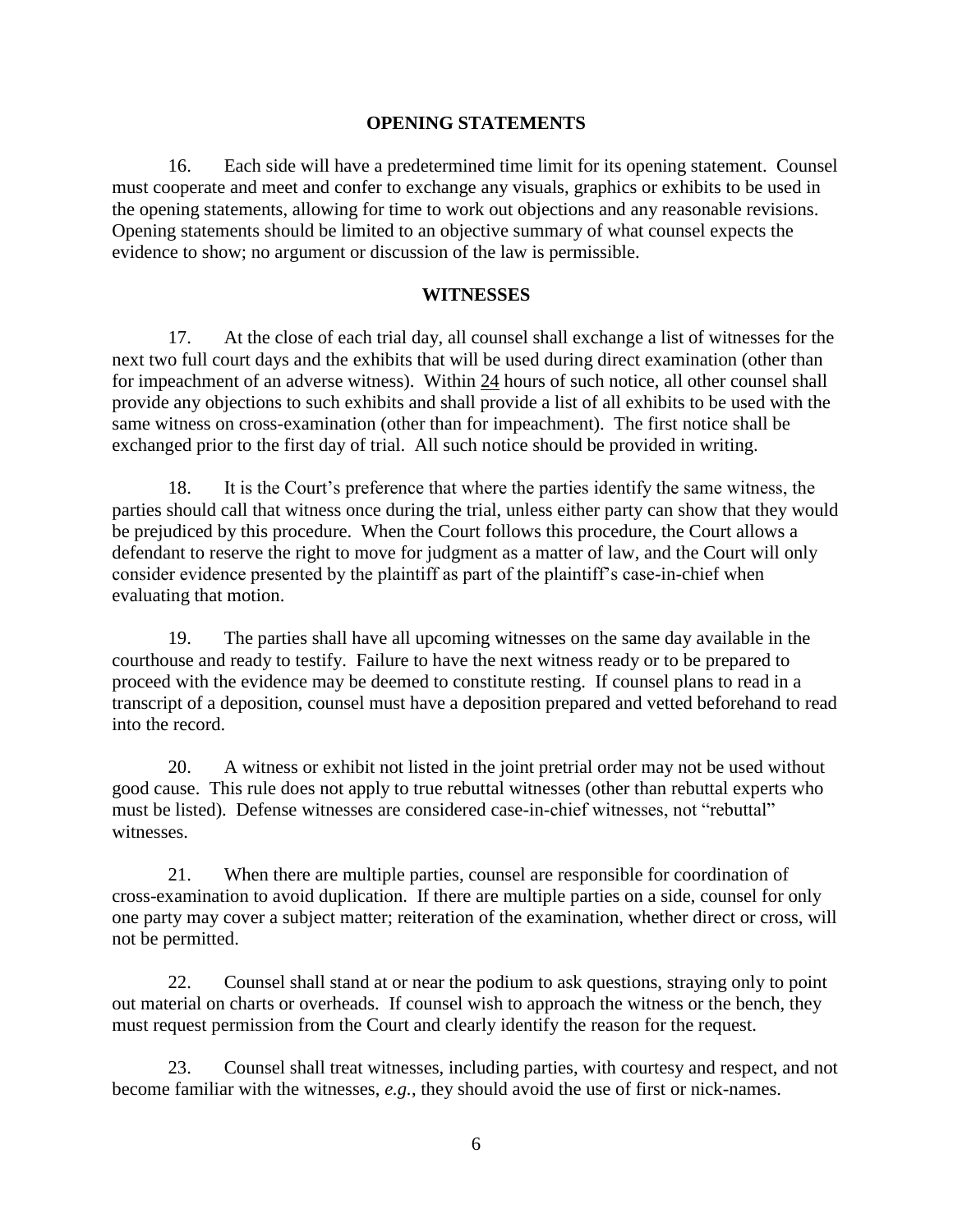24. Counsel shall pose brief, direct and simply stated questions, covering one point at a time. Leading questions may be used for background, routine, or foundational matters.

25. Cross-examination similarly should consist of brief, simple questions. Crossexamination should not be a restatement of the direct examination and should not be used for discovery.

## **EXPERTS**

26. At trial, direct testimony of experts will be limited to the matters disclosed in their reports. Omitted material may not ordinarily be added on direct examination. Illustrative animations, diagrams, charts and models may be used on direct examination only if they were part of the expert report, with the exception of simple drawings and tabulations that plainly illustrate the content of the report, which can be drawn by the witness at trial or otherwise shown to the jury. If cross-examination fairly opens the door, however, an expert may go beyond the written report on cross-examination and/or re-direct examination. By written stipulation, all parties may relax these requirements. The Court will not permit Federal Rule of Evidence 703 to be used to admit otherwise inadmissible evidence through the expert (*i.e.*, through the "back door"). At its discretion, the Court may require the parties' expert witnesses on a particular subject matter to testify immediately following one another, with appropriate explanatory instructions to the jury.

27. As to damages studies, the cut-off date for *past damages* will be as of the expert report (or such earlier date as the expert may select). In addition, the experts may try to project *future damages* (*i.e.*, after the cut-off date) if the substantive standards for future damages can be met. With timely leave of Court or by written stipulation, the experts may update their reports (with supplemental reports) to a date closer to the time of trial.

## **USE OF DEPOSITION DESIGNATIONS AND USE OF DEPOSITIONS FOR IMPEACHMENT OR SHORT READ-INS**

28. Depositions can be used at trial to impeach a witness testifying at trial or, in the case of a party deponent, "for any purpose." For depositions to be used for impeachment purposes, the parties shall abide by the following procedure:

- a) On the first day of trial, counsel shall bring the original and clean copies of any deposition(s) intended to be used during the course of the trial. Any corrections must be readily available. If counsel need to use the deposition during a witness examination, they shall provide the Court with a copy and with any corrections at the outset of the examination. This will minimize delay between the original question and the read-ins of the impeaching material. Opposing counsel should have their copy immediately available.
- b) When counsel reads a passage into the record, counsel should seek permission from the Court. For example, counsel should state: "I wish to read in page 210, lines 1 to 10 from the witness' deposition." A brief pause will be allowed for any objection.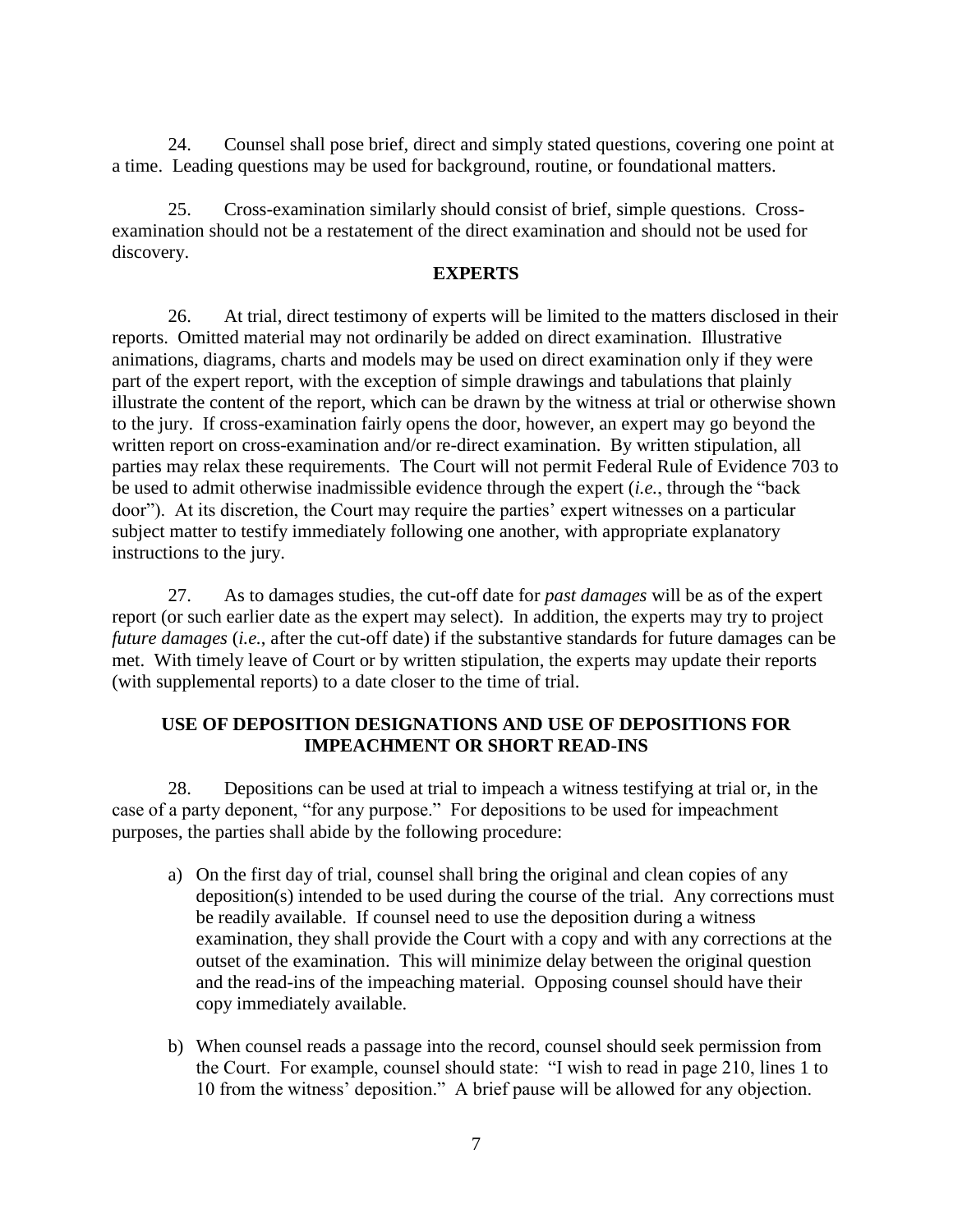- c) The first time a deposition is read, counsel shall state the deponent's name, the date of the deposition, the name of the lawyer asking the question, and if it was a Federal Rule of Civil Procedure 30(b)(6) deposition. The first time a deposition is read, the Court will give an appropriate instruction to the jury about depositions. Counsel shall not embellish the deposition testimony with follow-on questions.
- d) When reading in the passage, counsel shall state "question" and then read the question exactly, followed by, "answer" and then read the answer exactly. Stating "question" and "answer" is necessary so the jury and the court reporter can follow who was talking at the deposition. Once the passage is on the record, counsel shall proceed. Opposing counsel may then immediately ask to read such additional testimony as is necessary to complete the context.
- e) To avoid mischaracterizing the record, counsel should not ask, "Didn't you say XYZ in your deposition?" It is unnecessary to ask a witness if he "recalls" the testimony or otherwise to lay a foundation.
- f) Subject to Federal Rule of Evidence 403, party depositions may be read into the record whether or not they contradict (and regardless of who the witness is on the stand). For example, a short party deposition excerpt may be used as foundation for questions for a different witness on the stand.

29. The following procedure applies to the manner in which deposition designations shall be presented to the jury. The parties shall have met in conferred sufficiently in advance of trial to ensure that they will be able to submit their objections to the Court at the pretrial conference. (*See* Paragraph 2(f) of this Order.) In addition, the parties must have met and conferred regarding counter-designations, and shall submit any objections to counterdesignations in accordance with Paragraph 2(f) of this Order. It does not apply to live witnesses whose depositions are read into the record while they are on the stand.

- a) To prepare designated deposition testimony to be read to the jury, counsel shall photocopy the cover page, the page where the witness is sworn, and then each page containing any testimony to be proffered, with lines through portions of such pages not proffered. In addition, counsel shall line through objections or colloquy unless they are needed to understand the question. Any corrections must be interlineated and references to exhibit numbers must conform to the trial exhibit numbers. Such interlineations should be done by hand. The finished packet should then be the actual script and should smoothly present the identification and swearing of the witness and testimony desired.
- b) When the packet is read to the jury, the examiner shall read the questions (and any relevant colloquy) from the lectern while a colleague sits in the witness stand and reads the answers. While reading the deposition the reader and "witness" shall refrain from undue emoting, emphasis or other dramatization. The same procedure shall be followed when a video-taped deposition is to be played instead, in order to facilitate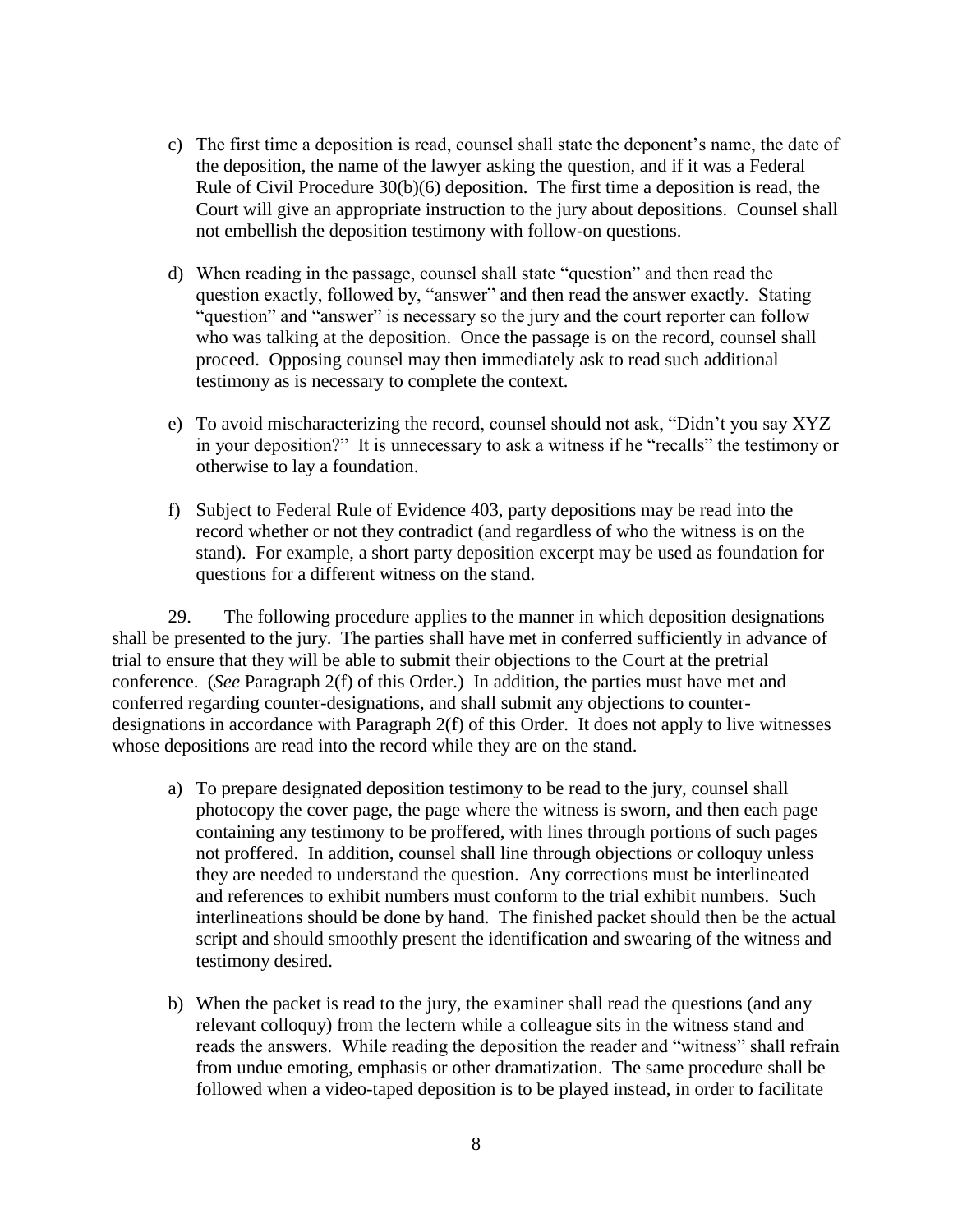rulings on objections. The video should omit any dead time, long pauses, and objections/colloquy not necessary to understand the answers.

### **REQUESTS FOR ADMISSIONS AND INTERROGATORIES**

30. Please prepare responses to requests for admissions and interrogatory answers in the same manner for presentation to the jury in the same manner as deposition designations.

### **EXHIBITS**

31. Use numbers only, not letters, for exhibits, preferably the same numbers as were used in depositions. Blocks of numbers should be assigned to fit the need of the case (*e.g.*, Plaintiff has 1 to 100, Defendant A has 101 to 200, Defendant B has 201 to 300, *etc.*). A single exhibit should be marked only once, just as it should have been marked only once in discovery pursuant to this Court's discovery guidelines. If the plaintiff has marked an exhibit, then the defendant should not re-mark the exact document with another number. Different *versions* of the same document, *e.g.*, a copy with additional handwriting, must be treated as different exhibits with different numbers. To avoid any party claiming "ownership" of an exhibit, all exhibits shall be marked and referred to as "Trial Exhibit No. \_\_\_\_\_," not as "Plaintiff's Exhibit" or "Defendant's Exhibit." If an exhibit number differs from that used in a deposition transcript, then the latter transcript must be conformed to the new trial number if and when the deposition testimony is read to the jury (so as to avoid confusion over exhibit numbers). The jury should always hear any given exhibit referred to by its unique number. There should be no competing versions of the same exhibit number; any discrepancies must be brought to the Court's attention promptly.

32. The exhibit tag shall be in the following form:

| <b>UNITED STATES DISTRICT COURT</b><br><b>NORTHERN DISTRICT OF CALIFORNIA</b> |
|-------------------------------------------------------------------------------|
| <b>TRIAL EXHIBIT 100</b>                                                      |
| CASE NO.                                                                      |
| <b>DATE ENTERED</b>                                                           |
| By<br>DEPUTY CLERK                                                            |

Counsel preferably will make the tag up in a color that will stand out (yet still allow for photocopying) but that is not essential. Place the tag on or near the lower right-hand corner or, if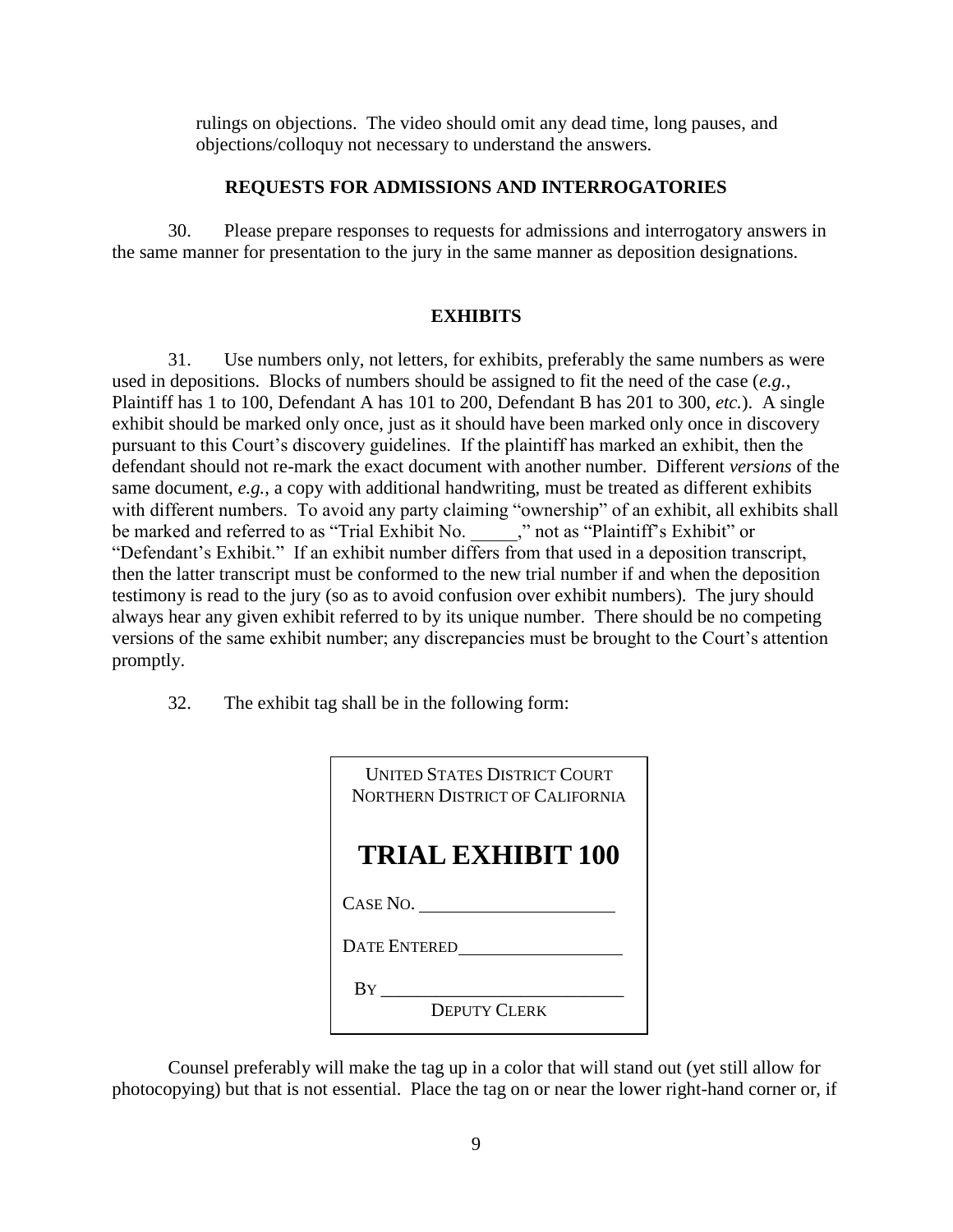a photograph, on the back. Counsel should fill in the tag but leave the last two spaces blank. The parties must jointly prepare a *single* set of all trial exhibits that will be the official record set to be used with the witnesses and on appeal. Each exhibit must be tagged and in a separate folder (not in notebooks). Deposit the exhibits with the deputy clerk on the first day of trial. The tags can be adhesive or stapled on.

33. Counsel must consult with each other and with the deputy clerk at the end of each trial day and compare notes as to which exhibits are in evidence and any limitations thereon. If there are any differences, counsel should bring them promptly to the Court's attention.

34. In general, in addition to the official record exhibits, the Court requires one set of bench binders that contain copies of the exhibits. Counsel shall provide these binders to the Court on the first day of trial. Each exhibit must be separated with a label divider (an exhibit tag is unnecessary for the bench set). In large letters, the labels should identify the range of exhibit numbers contained in a binder.

35. Before the closing arguments, counsel must confer with the Courtroom Deputy Clerk to make sure the exhibits in evidence are in good order. Before the case goes to the jury, counsel shall prepare an easy-to-read index of admitted exhibits, which should include all exhibits actually in evidence (and no others) stating the exhibit number and a brief, nonargumentative description (*e.g.*, letter from A. B. Case to D. E. Frank, dated August 17, 1999).

36. Exhibit notebooks for the jury will not be permitted. Publication must be by poster blow-up, overhead projection, or such other method as is allowed in the circumstances. Poster blow-ups should be about 4' x 6' to be seen by all jurors. Any overhead projector should have a powerful light to help in jury viewing. Counsel must have a practical means for all important documents to be published to the jury. It is permissible to highlight, circle or underscore in the enlargements so long as it is clear that it was not on the original.

# **OBJECTIONS**

37. Counsel shall stand when making objections and shall not make speaking objections.

38. There can only be one lawyer per witness per party for all purposes, including objections. Only one lawyer will be permitted to make the opening statement and closing argument unless the Court has given prior approval to more than one lawyer doing so.

39. Side bar conferences are discouraged. The procedure described above should eliminate the need for most side bar conferences.

40. To maximize jury time, counsel must alert the Court in advance of any problems that will require discussion outside the presence of the jury, so that the conference can be held after the jury leaves for the day.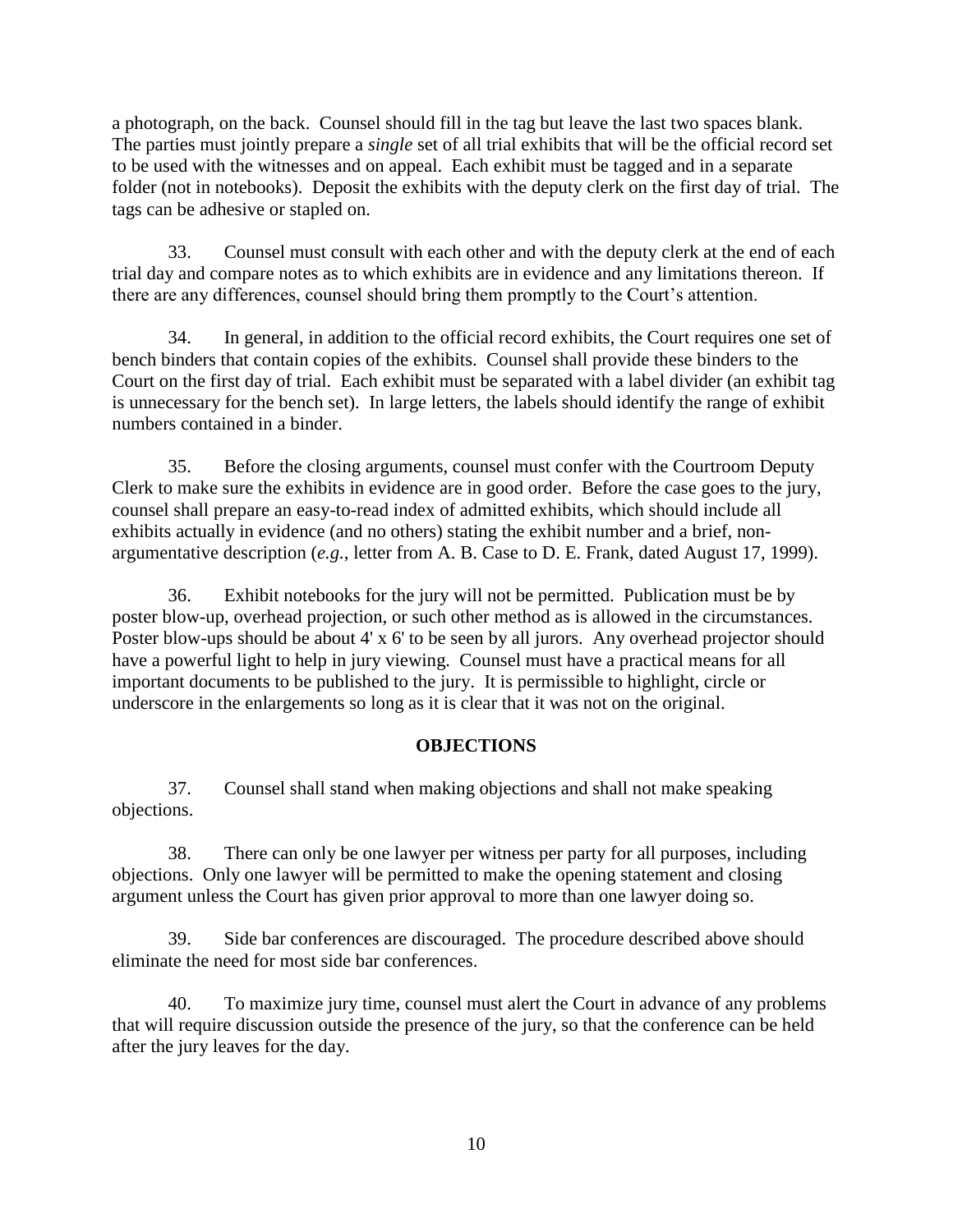#### **STIPULATIONS**

41. You must read all stipulations to the jury (slowly) in order for them to become a part of the record.

### **TIME LIMITS**

42. Ordinarily, the Court shall set fixed time limits at the final pretrial conference. All of counsels' examination time (whether direct, cross, re-direct or re-cross) for all witnesses and side bar conference time (as specified above) must fit within the time limits and may be allocated as counsel wish. The time limits for opening statements and closing arguments shall be considered separately. Counsel must keep track of everyone's usage. At the end of each day, counsel must confer over the time used and the time remaining for all parties and advise the Court daily. If a party requests a side bar to argue an objection, and the Court overrules that party's objection, the Court may charge the time spent at side-bar to that party.

#### **CHARGING CONFERENCE**

43. As the trial progresses and the evidence is heard, the Court will fashion a comprehensive set of jury instructions to cover all issues actually being tried. Prior to the close of the evidence, the Court will provide proposed final instructions to the parties. After a reasonable period for review, the Court may hold one, or more, charging conferences, at which each party may object to any passage, ask for modifications, or ask for additions. If the Court does not hold a formal charging conference, it will permit the parties to make any objections to the jury instructions in writing or on the record. If a party wishes to request an instruction that the Court has chosen to omit, it must affirmatively re-request it either on the record or in writing in order to give the Court a fair opportunity to correct any error.

#### **SETTLEMENTS AND CONTINUANCES**

44. Shortly before trial or the final pretrial conference, counsel occasionally wish jointly to advise the Court or the Courtroom Deputy Clerk that a settlement has been reached and to take the pretrial conference or trial off calendar. Cases cannot be taken off calendar in this manner. Unless and until a stipulated dismissal, judgment, or request for continuance is filed or placed on the record, all parties must be prepared to proceed with the final pretrial conference as scheduled and to proceed to trial on the trial date, or face dismissal of the case for lack of prosecution or entry of default judgment. Only an advance continuance expressly approved by the Court will release counsel and the parties from their obligation to proceed. If counsel expect that a settlement will be final by the time of trial or the final pretrial conference, they should notify the Court immediately in writing or, if it occurs over the weekend before the trial or conference, by voice mail to the Courtroom Deputy Clerk. The Court will attempt to confer with counsel as promptly as circumstances permit to determine if a continuance will be in order. Pending such a conference, however, counsel must prepare and make all filings and be prepared to proceed with the trial.